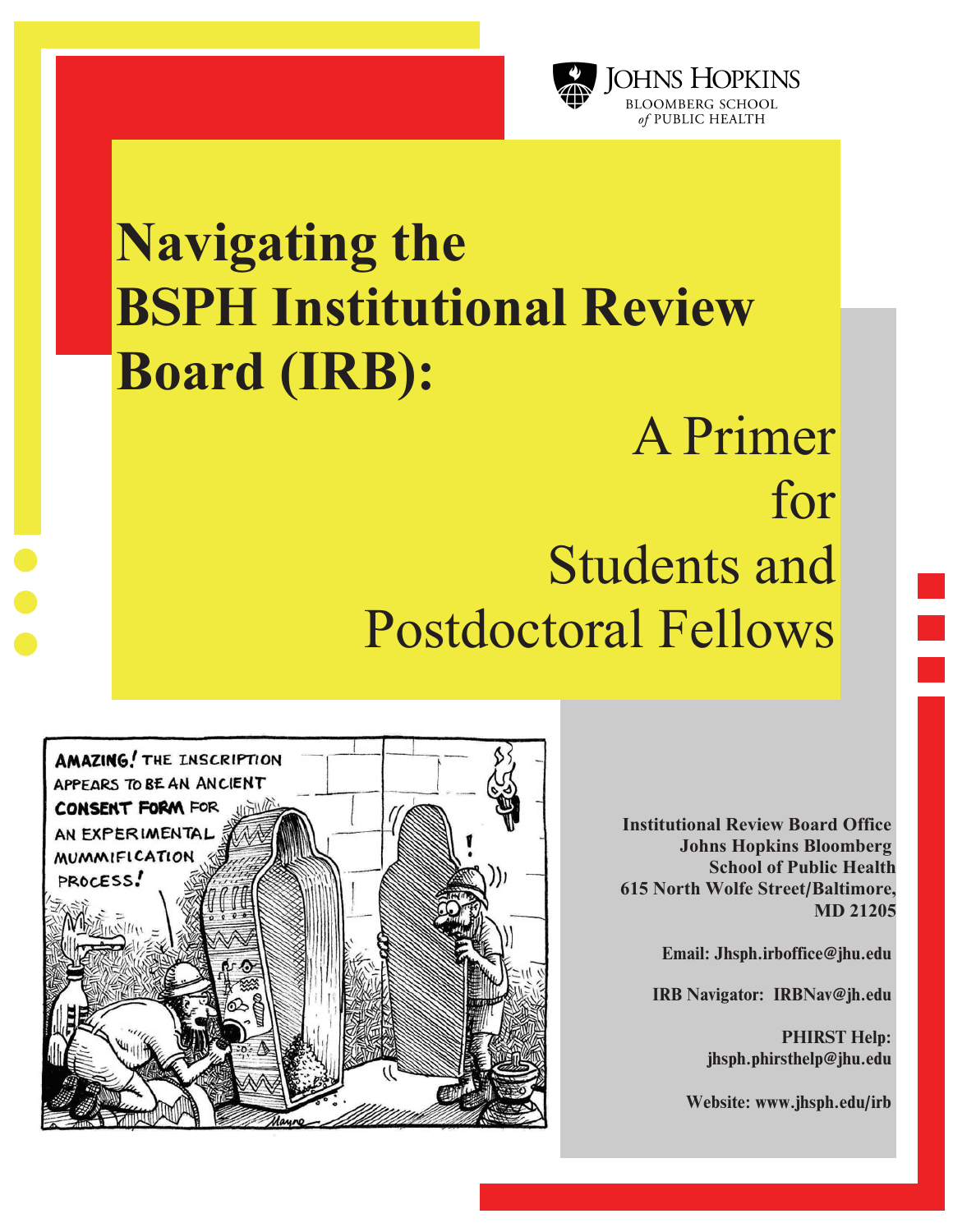## **Navigating the Johns Hopkins Bloomberg School of Public Health (BSPH) Institutional Review Board (IRB) A Primer for Students and Postdoctoral Fellows**

**\_\_\_\_\_\_\_\_\_\_\_\_\_\_\_\_\_\_\_\_\_\_\_\_\_\_\_\_\_\_\_\_\_\_\_\_\_\_\_\_\_\_\_\_\_\_\_\_\_\_\_\_\_\_\_\_**

The BSPH IRB Office is charged with assuring that human subject research studies conducted in the School comply with internal School policies and external regulations designed to protect human subjects. The IRB application submission and review process can seem overwhelming to individuals new to it; the goal of this document is to help students and post-doctoral fellows understand and navigate the system.

Most of this process, which can often seem arbitrary and excessively time-consuming, is a direct result of the School's obligation to comply with the regulations implemented by the federal Office for Human Research Protections (OHRP) in the Department of Health & Human Services (DHHS). Masters and doctoral students who plan to do human subjects research must have IRB approval **before** working with human data or samples and/or **before** contacting human subjects. "Human subjects research" is broadly defined to include any activity involving identifiable living humans, including their existing data and biospecimens, that seeks to test a hypothesis or answer a scientific question. This can include both secondary data analysis as well as research involving direct contact with subjects.

It is important to isolate your research activities from the activities of the overall project. The IRB will help you determine whether or not your activity is or is not "human subjects research", and even if the overall project is "human subjects research", whether or not you are actually doing an activity that makes you "engaged" in human subjects research. For example, if you are obtaining de-identified data generated by a human subjects research study at another institution, the originating project is "human subjects research", but your activity doesn't involve use of identifiable personal information. So you, and BSPH, are not "engaged" in human subjects research; only the originating institution is. In that case, no BSPH IRB oversight is required. But there may be Data Use Agreement concerns, etc.: if a student is not listed on the primary study for which the data was collected, and data (or data access) will be provided to the student, the IRB strongly recommends that the data provider document permission that expresses the terms of use, whether that takes the form of a Data Use Agreement (DUA) or Letter of Permission; it doesn't matter. Documentation that you have permission to use the data is a "best practice" that will make clear the scope of the permission and ensure that you, as the recipient, will not use or sell the data in ways that the provider would not want. So it is best to submit your proposed activity to the IRB using the Student Determination Forms posted on the IRB website. For examples of being "engaged" in research, please see some examples at the end of this document.

If your proposed activity is human subjects research, and you will be "engaged", then you will need IRB oversight for the activity. As a student, you cannot submit your own IRB research application; instead, your advisor or other full-time faculty member must agree to serve as the Principal Investigator on the research application you submit to the IRB. This means that they accept the full responsibility for compliance with IRB requirements. Since you can prepare the application yourself, it's to your advantage to understand as much about the process and issues that you can so that your research application can move smoothly and quickly through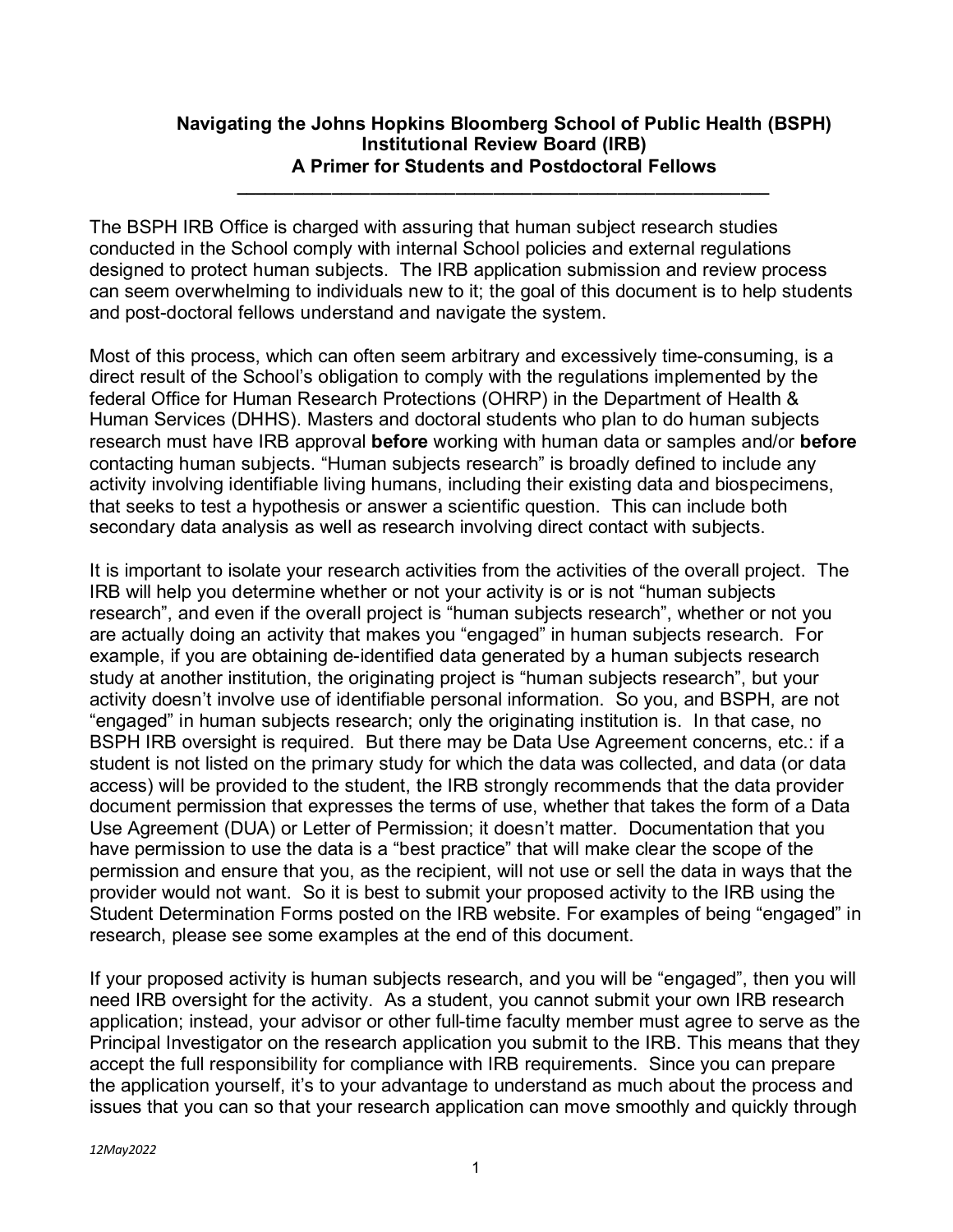the system. The best way to ensure a rapid review is to prepare your research application so that it answers all of the questions the BSPH IRB Office is required to ask.

If you are listed as a study team member on a human subjects research application at a different institution, the BSPH IRB must also oversee your role in that study.

NOTE: If you need help getting started with your IRB application, please contact the BSPH IRB Navigator at [IRBNav@jh.edu.](mailto:IRBNav@jh.edu)

## **Types of review:**

There are three main categories of review for a research application: Exempt, Expedited, and Convened. Much of the research done in the BSPH falls into the first two categories. Underlined words reflect key elements of the definitions:

- **1. Exempt.** Research may be designated as "exempt" if it falls within the DHHS categories of human subjects research that are considered to be so minimal risk that an IRB is not required to review the study to ensure compliance with the human subjects regulations. You may find the categories listed in 45 CFR 46.104 on the OHRP website [\(https://www.ecfr.gov/cgi](https://www.ecfr.gov/cgi-bin/retrieveECFR?gp=&SID=83cd09e1c0f5c6937cd9d7513160fc3f&pitd=20180719&n=pt45.1.46&r=PART&ty=HTML)[bin/retrieveECFR?gp=&SID=83cd09e1c0f5c6937cd9d7513160fc3f&pitd=20180719&n](https://www.ecfr.gov/cgi-bin/retrieveECFR?gp=&SID=83cd09e1c0f5c6937cd9d7513160fc3f&pitd=20180719&n=pt45.1.46&r=PART&ty=HTML) [=pt45.1.46&r=PART&ty=HTML\)](https://www.ecfr.gov/cgi-bin/retrieveECFR?gp=&SID=83cd09e1c0f5c6937cd9d7513160fc3f&pitd=20180719&n=pt45.1.46&r=PART&ty=HTML). Exempt studies are reviewed by an IRB X member and are likely discussed in a Group Discussion setting with other IRB X members. **You cannot make the determination that a project is exempt. Instead, you must have a primary faculty member submit an application for your project and await communication from the IRB that will inform you of its decision.**
- **2. Expedited, or Single IRB Member Review.** Research that fall into the 9 categories of human subjects research [\(https://www.hhs.gov/ohrp/regulations-and](https://www.hhs.gov/ohrp/regulations-and-policy/guidance/categories-of-research-expedited-review-procedure-1998/index.html)[policy/guidance/categories-of-research-expedited-review-procedure-1998/index.html\)](https://www.hhs.gov/ohrp/regulations-and-policy/guidance/categories-of-research-expedited-review-procedure-1998/index.html) that qualify for expedited review and are "minimal risk" may by law be reviewed by a single IRB member. The practice at BSPH is to assign such studies to a member of our IRB X for review and for presentation at a Group Discussion with other IRB X members. The study is discussed, and the Group votes on the outcome. The discussion is recorded in Group Discussion Notes. This procedure ensures that the research meets institutional standards for sound science and ethical conduct. Minimal risk is defined by federal guidelines as:

"the probability and magnitude of harm or discomfort anticipated in the research are not greater in and of themselves than those ordinarily encountered in daily life or during the performance of routine physical or psychological examinations or tests."

The list of research activities considered to be minimal risk include such procedures as blood draws, collection of anthropometric or physiological data such as height and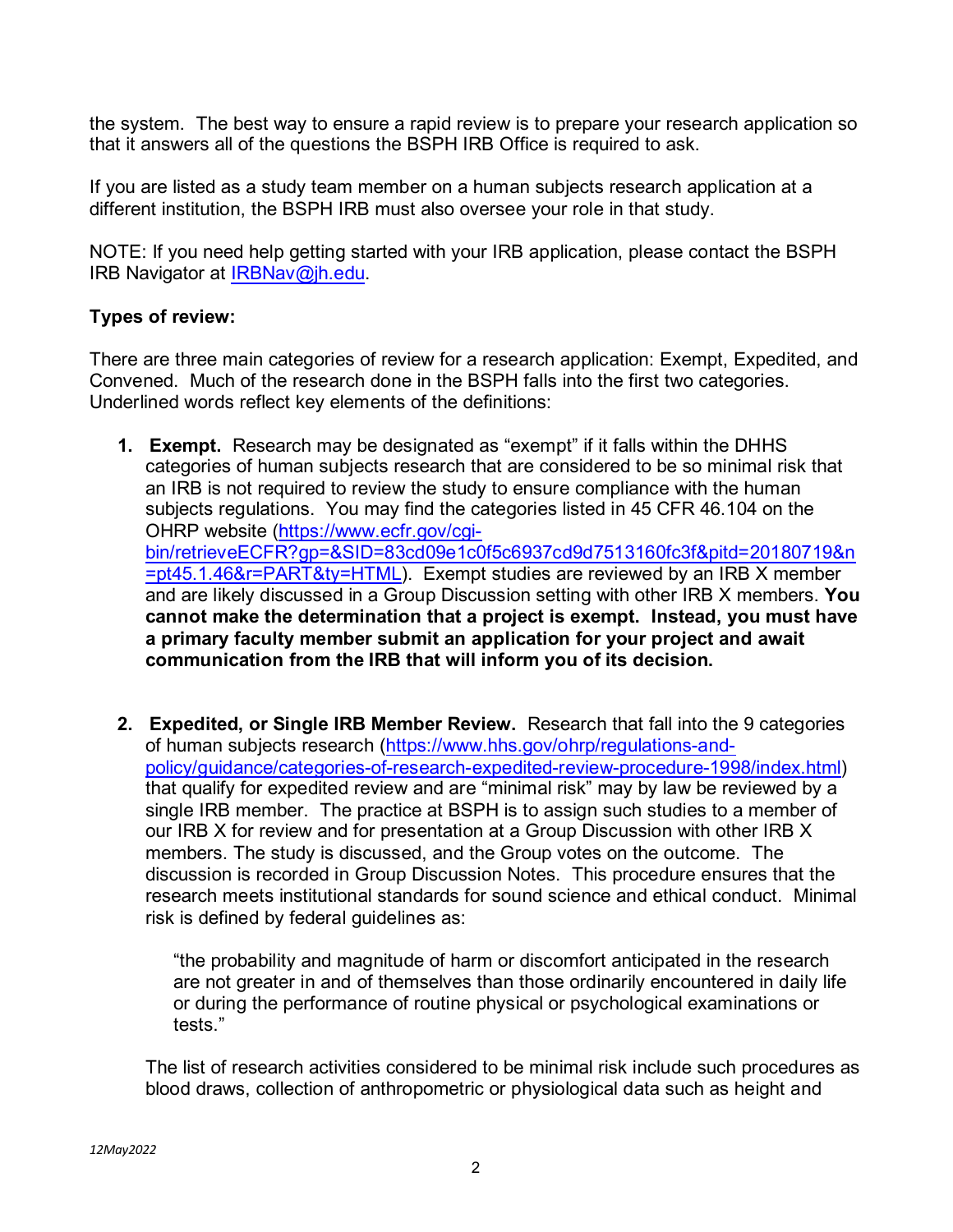weight or electrocardiogram, behavioral assessments, interviews and psychological questionnaires.

**3. Convened Review. "**Convened" review involves review by IRB FC (Full Committee), with a meeting agenda and meeting minutes documenting the discussion and determinations. In general, research that involves greater than minimal risk (physical, medical, psychological, social, or legal/economic), or focuses on particular vulnerable populations (e.g., prisoners) requires convened review. Research in this category includes clinical trials involving therapeutic or behavioral interventions as well as other types of studies with elevated risk. Interview, focus group, or questionnaire studies which ask about sensitive topics (domestic abuse, sexual or drug use behavior, etc.) may qualify for this category of risk. The BSPH IRB reviews in a convened session many studies that other institutions might assign to expedited review because of our work in international settings. The addition of "cultural context" as a consideration when weighing the risk or discomfort of a study requires careful thought and we believe a convened review is appropriate in many cases even when the study procedures might meet the definition of "minimal risk".

## **How the BSPH IRB operates**

Research application reviews are conducted by BSPH faculty or representatives of the local community who serve as members of one of two BSPH IRBs. IRB-X reviews protocols that are determined to qualify for as minimal risk studies; IRB-FC reviews protocols that are considered to involve "greater than minimal risk". New applications are submitted through an electronic system called PHIRST (Public Health Institutional Review Submission) and then are triaged to the appropriate review team. Both IRBs meet weekly. The BSPH IRB Office is working remotely and can be reached via email at *ihsph..irboffice@jhu.edu.* 

### **Getting approval to do your Human Subjects Research**

A. Amendments

The easiest approach for students whose research falls within the general scope and aims of an active, on-going IRB approved research project conducted by a primary faculty member in the BSPH is to be added to an existing IRB research application as a student investigator. This addition requires an amendment to the ongoing study. The IRB considers the addition or deletion of study personnel (other than the PI) to be an "administrative" change. To add someone to a study, submit an "Administrative Amendment". To do this:

To start an amendment, your faculty PI must add you as a Student Investigator to the PHIRST application of the study you propose to amend. Your PI must use the "Administrative Amendment" submission option for this purpose.

• [For your PI to do] On the left side of the study workspace, click on the "Amend/Continuing" link.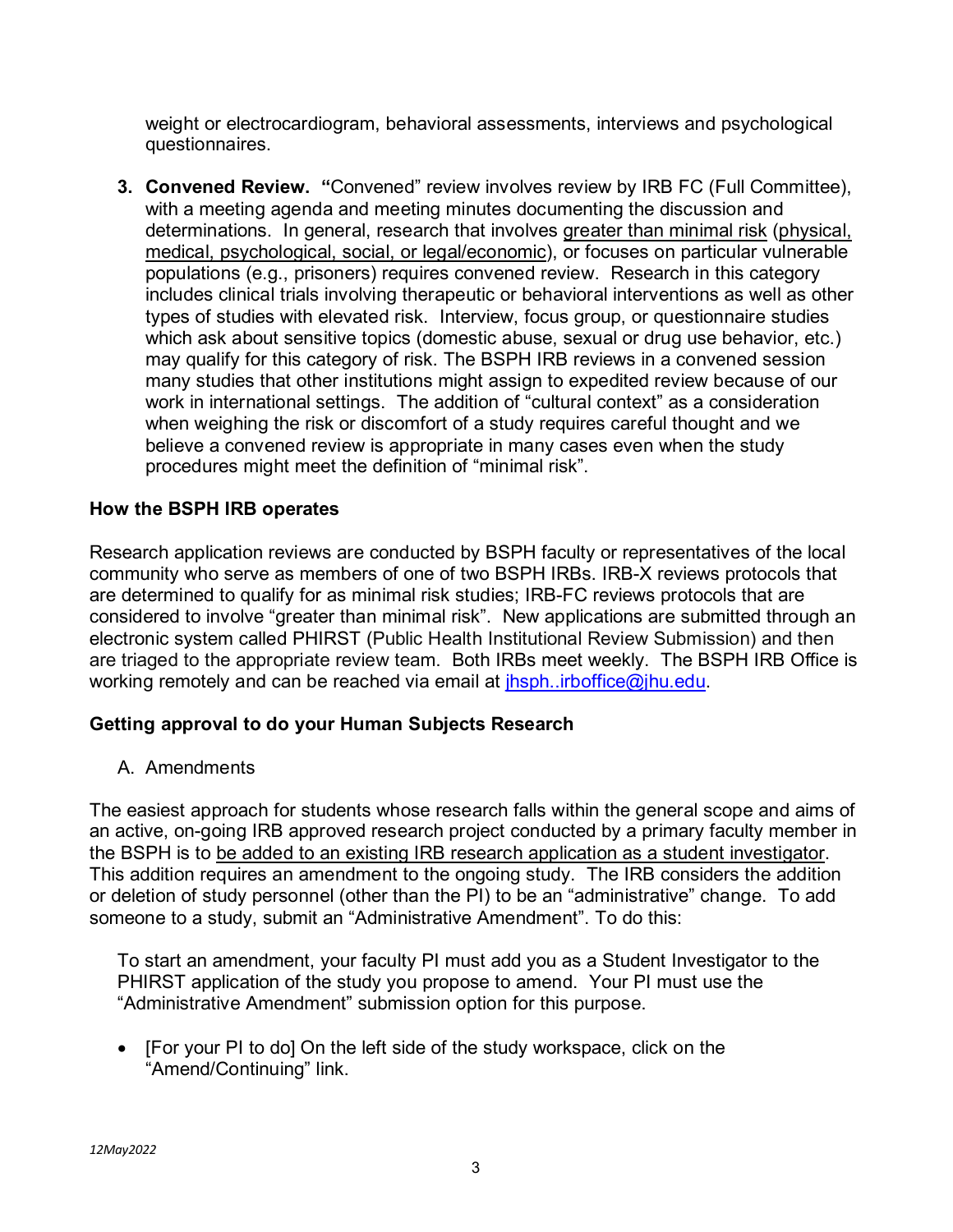- This will open a new page where you will see "Amendment" and "Continuing Review". This is how you open new submissions to work on; select "Amendment".
- When you click on Amendment, you can choose either an Administrative Amendment to change study team or funding, or a Full Amendment. (Note: you may also make study team and funding changes in a full amendment along with your other changes). You may only submit one of each type of Amendment at a time; the earlier amendment must be completed before submitting another one. If an Administrative Amendment overlaps with a Full Amendment, the last one approved will overwrite the other one.
- If your student research will fall within the scope of an aim that is already IRB approved, no additional change is needed. If your student research adds an aim to the study, the PI must submit a full Amendment to revise the research plan and other study documents, as needed, to include the details of your project.
- If you have any problems with the PHIRST system, contact BSPH.phirsthelp@jhu.edu

The Principal Investigator (PI) must be the one to submit the application in PHIRST. Please remember that amendment applications are not considered approved until the PI hears back from the IRB and receives an official Amendment Approval Notice.

B. New Applications

If you are initiating a new human subjects research project as a student investigator, your faculty PI must submit a full new application through the PHIRST system.

C. Human Subjects Research Approved by an External U.S., Non-JHU, IRB

If a student is engaged in human subjects research reviewed and approved by an external, non-JHU, IRB, the BSPH IRB requires submission of a new PHIRST application with the IRB approval letter and approved protocol. The student BSPH faculty advisor or another faculty member may serve as the titular PI for the PHIRST submission. The student must have appropriate supervision at the external institution over the research. The BSPH IRB will conduct an administrative review to ensure the project meets JHU institutional policies and ethical standards.

If a student is listed as an investigator on an IRB-approved study at the Johns Hopkins School of Medicine (SOM) IRB, the approval letter from the SOM IRB will suffice. Please submit a copy of that letter for your student academic file to the Office of Academic Affairs to Melissa Cooke's attention at micooke@jhu.edu.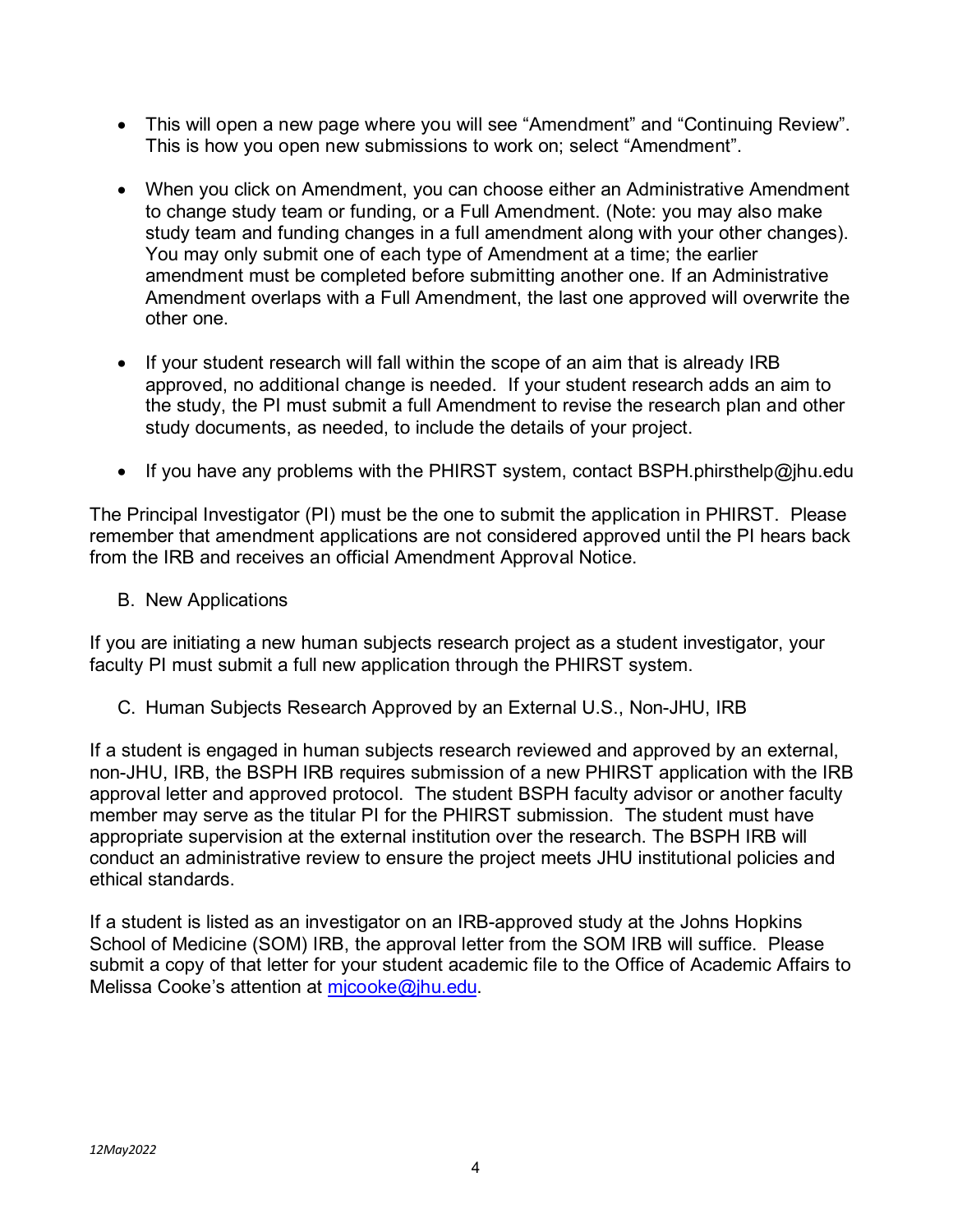# **Review of Research that May Not Need IRB Oversight**

All student-initiated<sup>[1](#page-5-0)</sup> projects involving humans or information about humans must be submitted to the IRB for a determination as to whether they qualify as "Not Research" (NR), "Not Human Subjects Research" (NHSR), "Human Subjects Research" (HSR) Exempt from IRB Review, or HSR requiring IRB review. Please see the student guidance posted on the IRB website about submitting a Student Determination: [https://publichealth.jhu.edu/offices](https://publichealth.jhu.edu/offices-and-services/institutional-review-board-irb/student-research)[and-services/institutional-review-board-irb/student-research.](https://publichealth.jhu.edu/offices-and-services/institutional-review-board-irb/student-research) These forms may be used for all student- or post-doc-initiated projects when the student is not being added to an ongoing approved IRB application. There are two types of determination forms that operate as follows:

- If you are using secondary data for analysis, complete the "**IRB Office Determination Request Form for Secondary Data Analysis**" in collaboration with your advisor and submit it to the BSPH IRB Office email address at *ihsph.irboffice@jhu.edu.* Be sure to include your advisor in your email submission.
- If you are collecting primary new data, complete the "**IRB Office Determination Request Form for Primary (New) Data Collection**" in collaboration with your advisor and submit it to the BSPH IRB Office email address at [jhsph.irboffice@jhu.edu.](mailto:jhsph.irboffice@jhu.edu) Be sure to include your advisor in your email submission.

The BSPH IRB Office will review the form and let you and your advisor know whether or not a new PHIRST application is required. If a new PHIRST application is not required, the BSPH IRB Office will provide you and your advisor with formal documentation of its determination. If a new PHIRST application *is* required, please reach out to the IRB Navigator if you have questions about the PHIRST submission process: [IRBNav@jh.edu.](mailto:IRBNav@jh.edu)

# **Ethical Code for Student Activities that Involve Human Interactions**

Regardless of whether IRB review is required, all students should apply ethical principles in their interactions with humans and/or their data. Please make sure you are familiar with **The Ethical Code for Student Activities that involve Human Interactions** that is available on the BSPH IRB website

The mission of the Johns Hopkins Bloomberg School of Public Health is dedicated to the education of a diverse group of research scientists and public health professionals, a process inseparably linked to the discovery and application of new knowledge, and through these activities, to the improvement of health and prevention of disease and disability around the world.

<span id="page-5-0"></span>All activities that involve interaction with people or use of their personal information, whether for public health practice, class activities or research projects, require the highest standards of professional and ethical behavior towards others. Although there are times that collecting information from or about people is not technically "human subjects research" the expectation of the School is that all members of the public in general and the local community in particular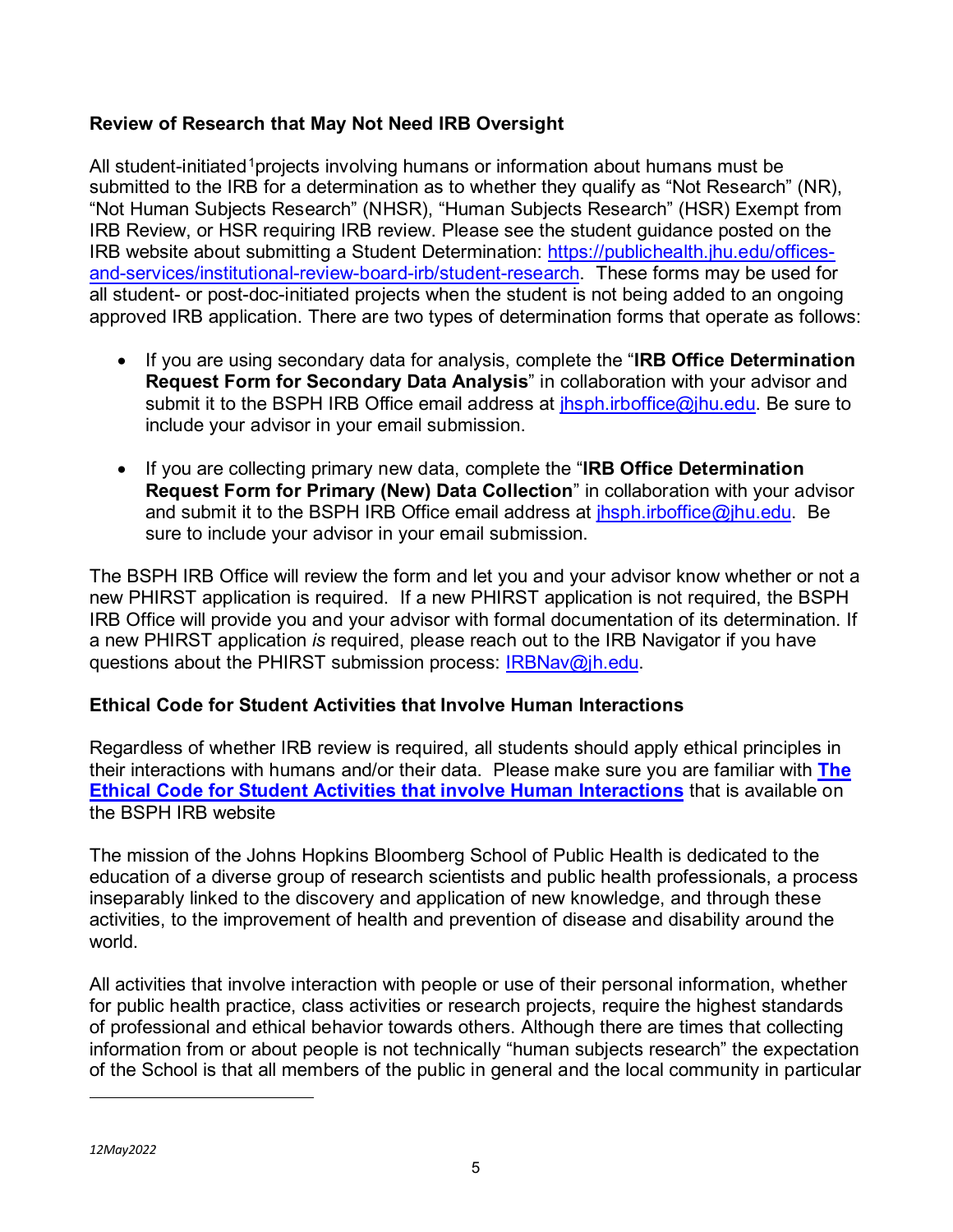will be treated with the same level of respect, fairness and protection of their individual rights as are participants in formal research projects that are subject to IRB oversight.

Basic expectations are described below.

- 1. For direct interactions with individuals, the purpose and nature of the activity must be clearly described, and the potential participant be given an opportunity to agree or decline to participate. For research studies this is called "informed consent"; for non‐ research activities this is a less formal agreement. Such an agreement does not require that a participant sign anything; simply that they have been provided complete information even if it is verbal, with an opportunity for them to ask questions and make sure they understand. In general, parents should be informed of activities involving their children, and provide permission. Elements of informed consent/agreement to participate should include:
	- a. a brief explanation of the purpose of the activity;
	- b. explanation of why the individual was selected for participation;
	- c. what they're being asked to do;
	- d. the approximate amount of time it will take;
	- e. that the activity is voluntary, meaning they have the right to simply say no if they do not want to participate; and
	- f. that if they do agree to participate, they will have the right to refrain from answering any questions including having the right to stop participating at any time.
- 2. Respect for Persons: All individuals must be treated with respect, courtesy, and discretion. Be aware that subjects that may be normal topics of discussion with your peers may be viewed as sensitive or intrusive by members of different age groups or cultures. Unless the project is conducted with IRB oversight, do not ask others to report on illegal activities or provide opinions that may compromise their job security. Recognize that children are people too and even if a parent agrees that they can participate, the child must also be allowed to say no.
- 3. Privacy: All interactions with individuals must be conducted in such a way as to protect their personal privacy. Discussions of sensitive topics must take place where others cannot overhear. Be sensitive to situations in which onlookers may misinterpret your presence or questioning of others. Interacting with adolescents or children raise special concerns, including those outlined in the [JHU Child Safety Protocol,](https://www.hopkinsmedicine.org/som/pathway/Child%20Safety/Safety%20of%20Children%20in%20University%20Programs_09.12.17.pdf) and the potential need for parental notification.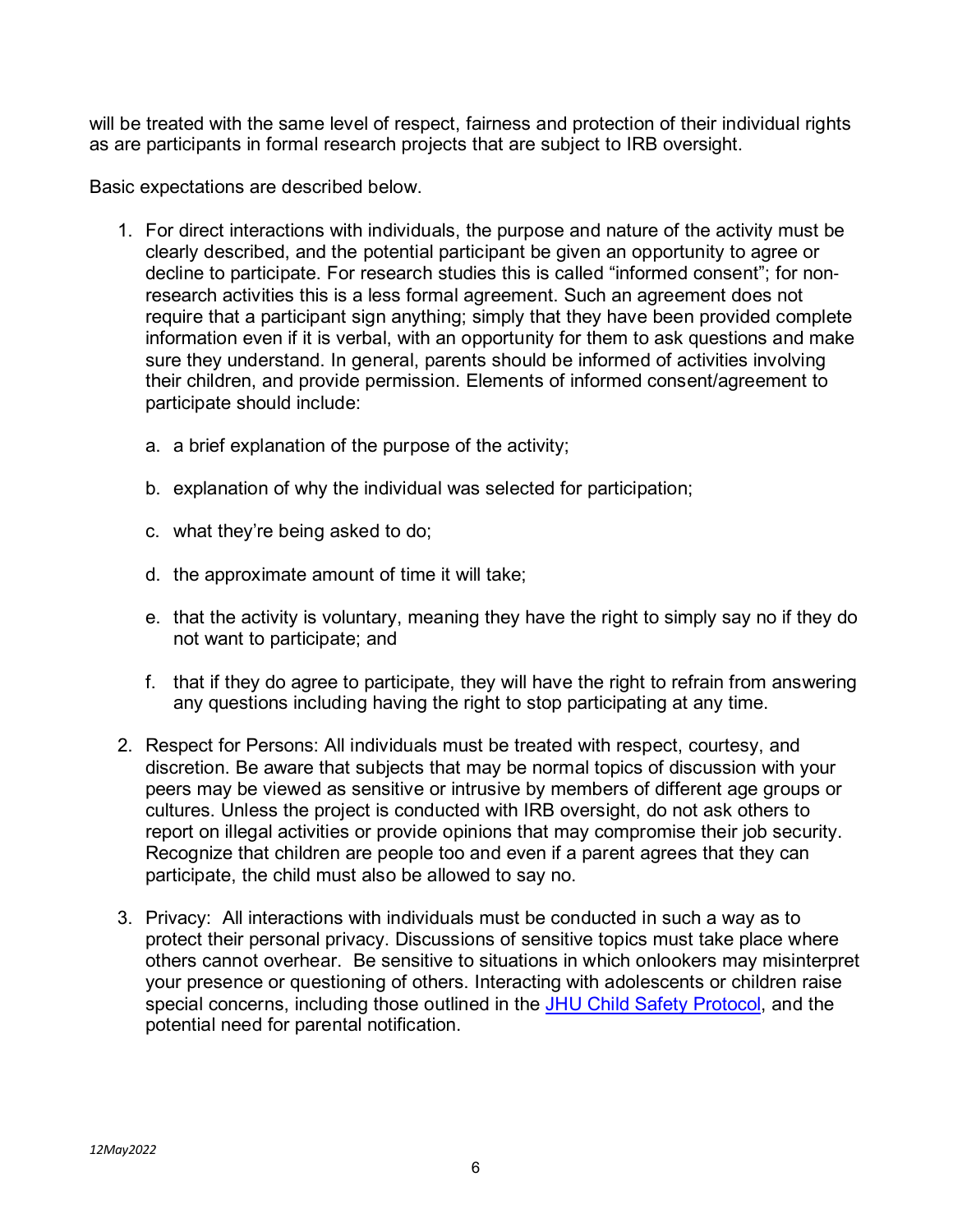4. Data Security and confidentiality: Identifiable personal data, regardless of how seemingly innocuous they may seem, require maximum data protections. The biggest risk of loss occurs during data transport – whether physical transport, or electronic. If you plan to keep identifiers, separate them from the data and use a numeric code system. Use encryption and other protective methodologies when transporting sensitive and identifiable electronic data. The primary source of data loss reported to us is due to theft from vehicles– do not leave data on a laptop or other device in a car for any period longer than absolutely necessary for its transport. If you have questions about data security and storage issues, please contact: [BSPH](mailto:BSPH%20Cybersecurity@jhu.edu)  [Cybersecurity@jhu.edu.](mailto:BSPH%20Cybersecurity@jhu.edu)

### **Special considerations by degree type**

The general procedures for evaluation of student research projects are the same, regardless of degree. However, some special degree-specific considerations apply.

#### **MPH Capstones**

MPH capstones typically fall into one of four categories.

- Simulated grant proposal or research plan. This is not research and does not need IRB approval.
- Public health program proposal that is not conducted. Again, not research/no approval needed.
- Research report: data collection and/or analysis. By definition, this is research and requires IRB approval. See sections above for information.
- Analysis of a public health problem. This is a more complex issue because some activities that involve program evaluation require IRB approval while others do not. The rule of thumb is to submit a determination request form for consideration. The IRB reviewers will determine whether or not your project is "public health practice" or "human subjects research". In general, public health practice means that: 1) your activity will not generate knowledge that would be useful beyond the specific program you are evaluating, and 2) you do not plan to ever publish or otherwise disseminate this information to groups that do not include the agency. The BSPH IRB Office will provide you with documentation of a determination.

To facilitate the timetable of the capstones, two IRB liaisons have been established within the MPH office to expedite and assist in the process for MPH students. Please direct your initial questions to the MPH Program Office at [mphprog@jhu.edu.](mailto:mphprog@jhu.edu) They will work with the BSPH IRB Office to provide guidance based on your particular circumstances. All students must submit the **IRB Office Determination Request Form** to the IRB Office email address at [jhsph.irboffice@jhu.edu](mailto:jhsph.irboffice@jhu.edu) even if you have IRB approval for your project from another institution's IRB.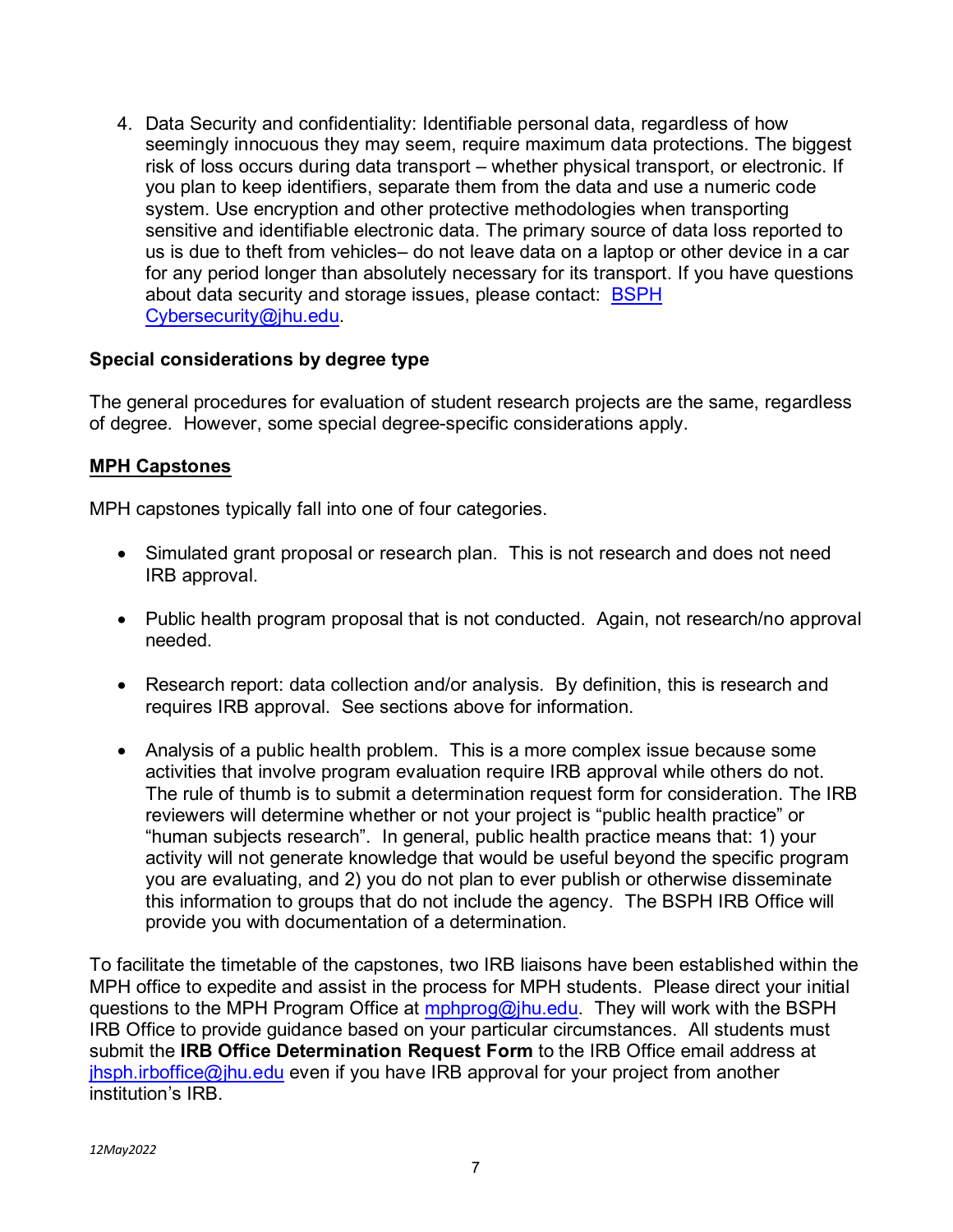# **Doctoral Research**

The Office of Academic Affairs facilitates adherence to the School's policies and procedures for satisfactory degree completion. In fulfillment of this mission, one of Academic Affairs' tasks is to track IRB and/or ACUC approval for doctoral students to ensure that doctoral degree students conduct dissertation research under proper institutional approvals. Once you have a final research application for your dissertation research project, you should initiate the appropriate steps to obtain those approvals. Academic Affairs will send doctoral students an email approximately 3 months after passing their preliminary oral exams and forming a thesis advisory committee. The email reminds students of the requirement to obtain IRB and/or ACUC approval for student dissertation projects, if applicable. Also, the email will contain an attached *thesis documentation form* that students must complete. This form documents their IRB/ACUC approval and is signed by both the student advisor and the academic coordinator. The form must be returned to Office of Academic Affairs via email to Melissa Cooke (mjcooke $\omega$ jhu.edu) so that it may be placed in the student's academic file.

Please don't put your ability to graduate or ever publish your results in jeopardy by not seeking IRB approval for the work, which must be done **before** you begin your research. In order to graduate, certification that you are a student on an IRB approved research application that is the basis for your dissertation (either on a new application or listed via an amendment application to an existing research application) MUST be on file in the Office of Academic Affairs at the address below. All students must submit the **IRB Office Determination Request Form** to the IRB Office email address at *ihsph.irboffice@jhu.edu* even if you have IRB approval for your project from another institution's IRB.

Finally, there has been some confusion in the past as to whether a copy of your dissertation is required; it is **not** even after you have completed the work. For questions concerning these requirements, please contact Melissa Cooke at 443-927-1911 or micooke@jhu.edu.

### **What you need to do to get started**

- 1. Complete CITI, the on-line human subjects training module. This takes approximately 1 hour, and you can do this at any time. Instructions are provided in the CITI FAQs document that is available on the BSPH IRB website at [www.jhsph.edu/irb.](http://www.jhsph.edu/irb)
- 2. Register in the BSPH electronic application system. Instructions are provided in the PHIRST FAQs document that is available on the BSPH IRB website at [www.jhsph.edu/irb.](http://www.jhsph.edu/irb)
- 3. Start preparing your research plan. Go to the BSPH IRB website at [https://publichealth.jhu.edu/offices-and-services/institutional-review-board](https://publichealth.jhu.edu/offices-and-services/institutional-review-board-irb/forms/research-plans)[irb/forms/research-plans](https://publichealth.jhu.edu/offices-and-services/institutional-review-board-irb/forms/research-plans) and click on the link for "Forms and Templates" to get the Research Plan template. Your research plan should answer the questions provided in the template that pertain to your study. For additional information on how to complete your research plan, there is also an [Instructional Research](https://publichealth.jhu.edu/sites/default/files/2021-12/instructional-templateresearch-plan-for-new-data-collection-7oct2021clean.docx) Plan Template [f](https://publichealth.jhu.edu/sites/default/files/2021-12/instructional-templateresearch-plan-for-new-data-collection-7oct2021clean.docx)or the Research Plan for New Data Collection on that page.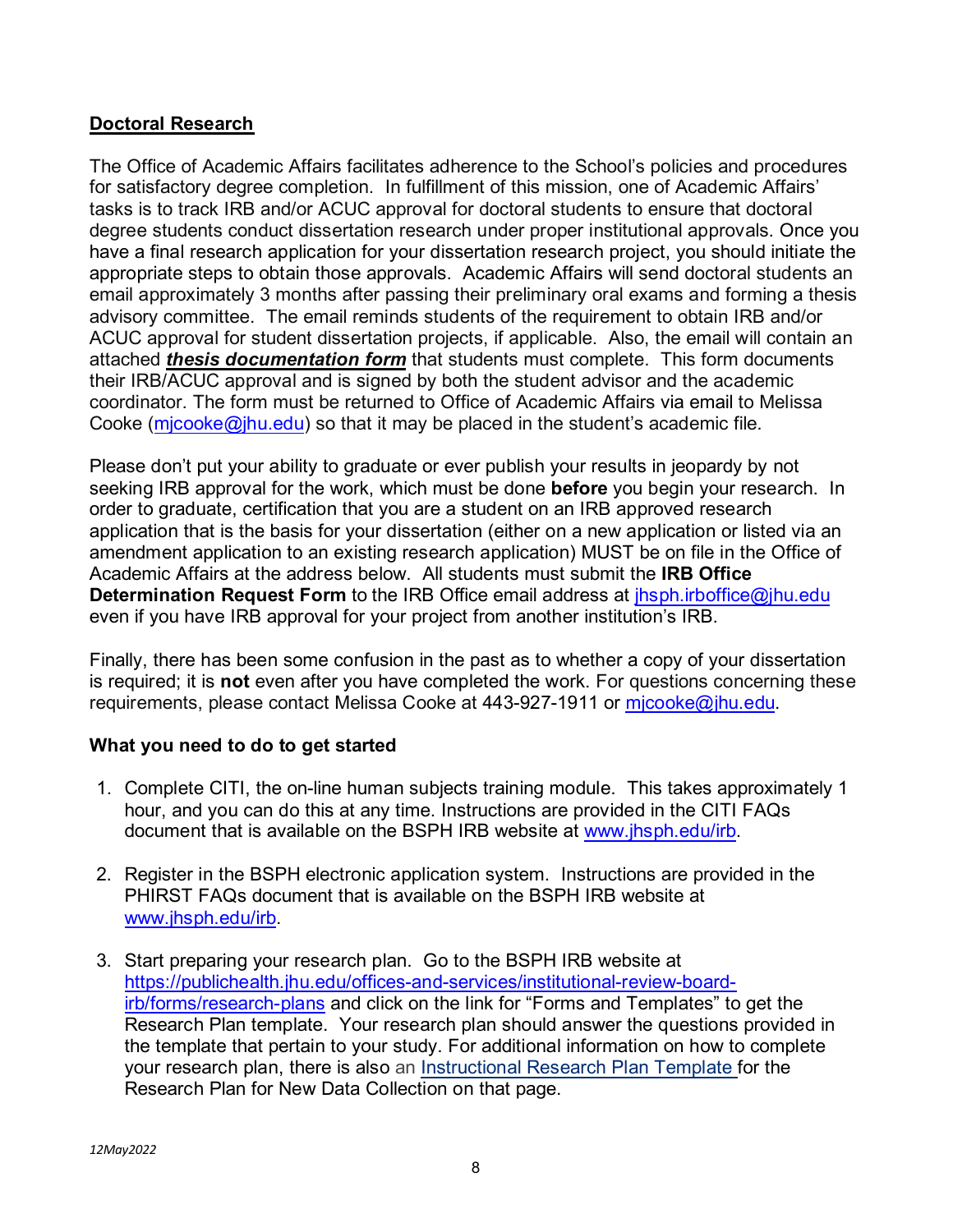- 4. Please also read the Student FAQs on the BSPH IRB's website at [www.jhsph.edu/irb](http://www.jhsph.edu/irb) for further assistance.
- 5. If you need help navigating the IRB process, please contact the IRB Navigator [IRBNav@jh.edu.](mailto:IRBNav@jh.edu)

## **Here are some examples of being Engaged in Human Subjects Research**

Exempt Submissions Requesting Acceptance of External U.S.- only IRB Exempt Determination: BSPH investigators who collaborate with other institutions in Exempt research may request that the BSPH IRB accept the Exempt determination of the external institution's IRB. The student must have a faculty PI submit a PHIRST application and check "yes" to Question 13 about deferring review to an external IRB. The BSPH IRB will consider whether or not the BSPH PI is responsible for data collection from participants and whether or not it agrees with the exempt determination when considering acceptance.

**A. Scenario 1:** The student works at another U.S. hospital, or healthcare provider, and would like to use data from that covered entity for their dissertation. The student would not otherwise have access to these data in the course of the student's job.

**Answer:** If the data are de-identified, the student is not "engaged" in human subjects research. However, if the student has access to identifiers, and are de-identifying the data themselves, the student will need a PHIRST submission to include a HIPAA application requesting a HIPAA waiver.

**B. Scenario 2:** The student works at a company that is not a "covered entity" (governed by HIPAA) which will provide the student with a data set for analysis.

**Answer:** Again, if the data are de-identified, the student is not engaged. But, if the student has access to that data, or receives identifiable data, the student will need to a PHIRST submission. The company may or may not require a data use agreement for the research project.

If a student is not listed on the primary study for which the data was collected, and data (or data access) will be provided to the student, the IRB strongly recommends that the data provider document permission that expresses the terms of use, whether that takes the form of a Data Use Agreement (DUA) or Letter of Permission; it doesn't matter. Documentation that you have permission to use the data is a "best practice" that will make clear the scope of the permission and ensure that you, as the recipient, will not use or sell the data in ways that the provider would not want.